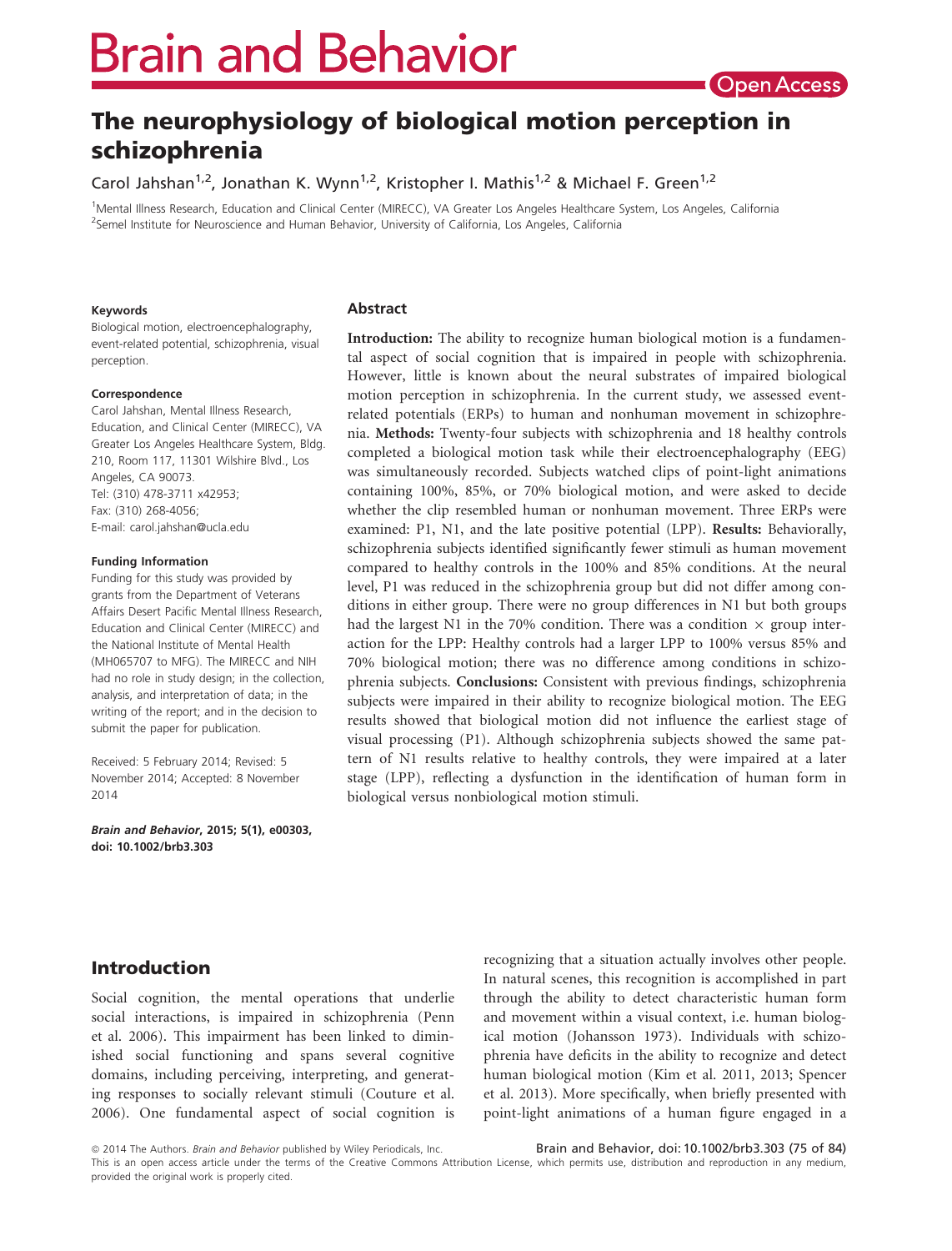familiar activity or scrambled point-lights (in which the global percept of a human form has been disrupted), individuals with schizophrenia have trouble discriminating biological motion from nonbiological motion. This deficit has been shown to be associated with poor social functioning (Kim et al. 2005). However, little is known about the neural underpinnings of dysfunctional biological motion in schizophrenia.

In healthy individuals, the perception of human biological motion is rapid and effortless. Many cortical regions, identified using functional imaging (fMRI), have been implicated in the processing of human biological motion including, but not limited to, the posterior superior temporal sulcus (STSp; Grossman et al. 2000), fusiform gyrus (Grossman and Blake 2002), amygdala (Bonda et al. 1996), and mirror neuron networks in the premotor cortex (Saygin et al. 2004). The precise timing of information processing across this cortical network can be assessed using electroencephalography (EEG), given its high temporal resolution. EEG studies that have been conducted in healthy individuals point to specific phases of activation during the viewing of human biological motion versus random or nonhuman motion. Distinct stages of biological motion processing as assessed with event-related potential (ERP) components include: P1, N1, and the late positive potential (LPP).

Processing of biological motion can start as early as the P1 component, which peaks around 100 msec after stimulus onset and is maximal at occipital electrodes, with a greater amplitude to biological compared to nonbiological motion stimuli (Hirai et al. 2009; Krakowski et al. 2011). This early processing stage seems to be associated with bottom-up stimulus feature processing (Buzzell et al. 2013) and is not always specific to the perception of human motion (Kroger et al. 2014). Following P1, a negativegoing deflection, the N1 (sometimes referred to as N170 or N200), peaks at approximately 200 msec at occipito-temporal sites (Hirai et al. 2003, 2005; Jokisch et al. 2005). N1 is usually stronger to biological compared to nonbiological motion stimuli and is thought to reflect the integration of form and motion processing (Baccus et al. 2009). However, results from a recently published study (White et al. 2014) suggest that the N1 is not specific to biological motion perception but rather reflects processing of objects in general. A later ERP component that is sensitive to both human form and motion information, the medial posterior positivity/ventral-lateral negativity (MPP/VAN), has also been identified (White et al. 2014). The MPP is similar to the slow LPP wave (also referred to as P400+) that has been found in previous studies and shown to be enhanced during human motion processing. The LPP is seen between approximately 400–700 msec and is maximal at centroparietal electrodes (Krakowski et al. 2011; Kroger et al. 2014). This last ERP component reflects top-down cognitive processing or active decoding of stimulus content (Krakowski et al. 2011). It has also been related to sustained attentional processing of motivationally relevant stimuli (Hajcak et al. 2010). Furthermore, this component has been suggested to have a generator in STSp (White et al. 2014).

To date there have been no ERP studies of biological motion in schizophrenia. Therefore, we do not know if one or all stages of biological motion processing are dysfunctional in this clinical population. An fMRI study of biological motion in schizophrenia (Kim et al. 2011) found that individuals with schizophrenia had comparable levels of event-related activations in STSp to biological and scrambled motion stimuli, while healthy subjects exhibited stronger STSp activation to biological motion only. The authors argued that subjects with schizophrenia may overprocess randomly moving dots or see meaning when there is none, which can have negative social consequences.

The aim of the present study was to conduct a temporal assessment of the neural mechanisms underlying the detection of human movement in schizophrenia. Given previous findings that P1 and N1 are generally reduced in schizophrenia and are not sensitive to biological motion perception, we hypothesized we would find overall group differences, but no group by condition interaction for these waveforms. Based on behavioral and fMRI findings of biological motion in schizophrenia, we hypothesized that LPP amplitude would be larger to biological motion compared to nonbiological motion in controls, while people with schizophrenia will show no differential effects of biological motion on this ERP component.

## Methods

#### Participants

Twenty-four individuals with schizophrenia and 18 healthy control subjects participated in the study. All subjects meeting the following criteria were eligible for participation: between the ages of 18 and 60, IQ over 70 based on chart review, normal or corrected-to-normal vision, and sufficiently fluent in English to understand the procedures. Subjects were excluded if they had substance dependence in the last 6 months or substance abuse in the last month, history of head injury (with loss of consciousness for >15 min) or an identified neurological condition. All subjects provided written informed consent after study procedures were fully explained in accordance with procedures approved by the Institutional Review Board at the Veterans Affairs Greater Los Angeles Healthcare System (VAGLAHS).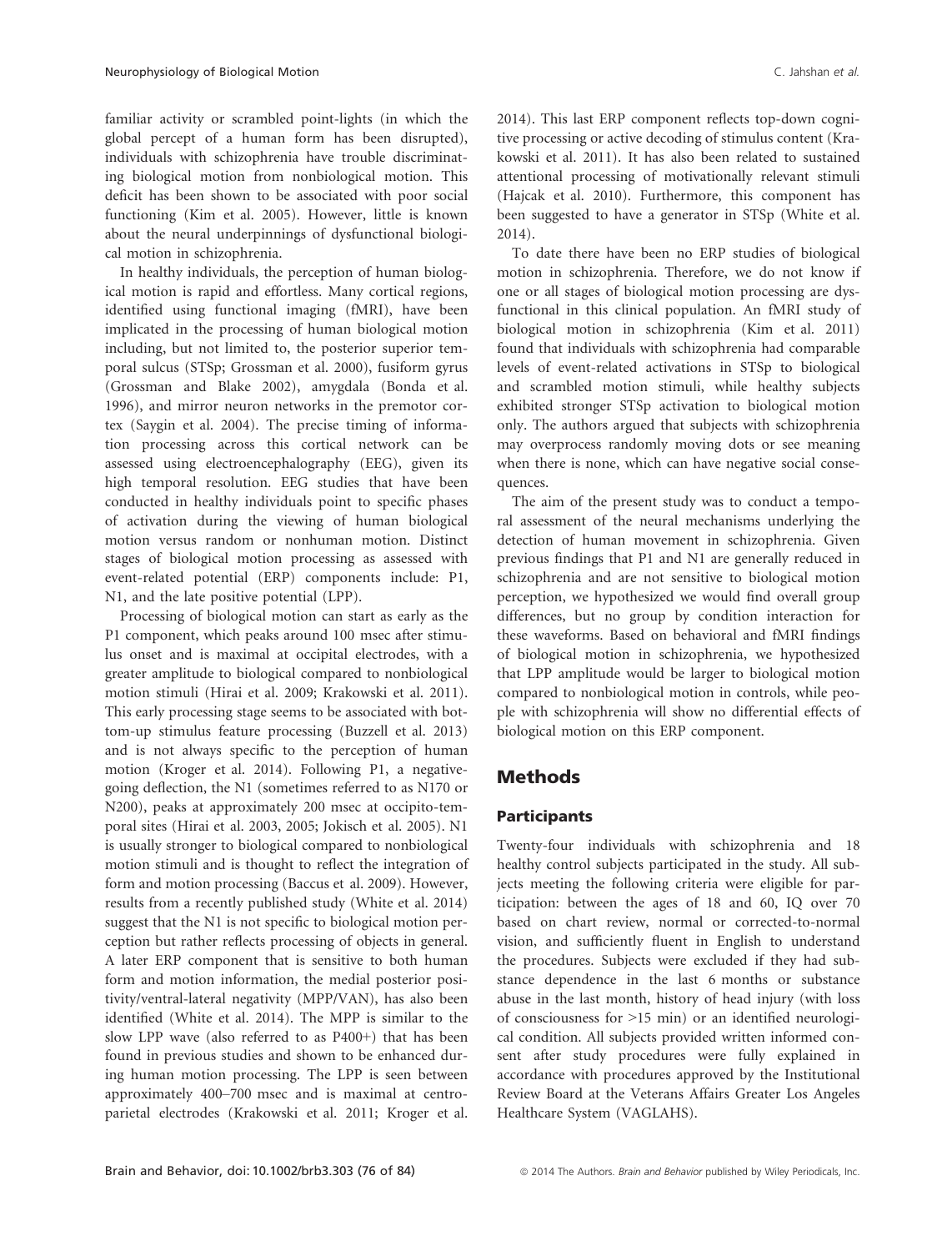

Figure 1. Examples of point-light animations depicting 100%, 85%, and 70% biological motion. Three consecutive frames are shown for each condition.

Individuals with schizophrenia were recruited from outpatient treatment clinics at the VAGLAHS and from board-and-care residences in the community. Diagnosis was based on the Structured Clinical Interview for DSM-IV Axis I Disorders (SCID-I; First et al. 1997). Psychiatric symptoms were evaluated using the expanded 24-item UCLA version of the Brief Psychiatric Rating Scale (BPRS; Ventura et al. 1993). For the BPRS, we report the total score and means for the "positive symptom" and "depression/anxiety" factors (Kopelowicz et al. 2008). All the clinical assessments were conducted by interviewers trained to reliability by the Treatment Unit of the VISN 22 Mental Illness Research, Education, and Clinical Center (MIRECC) based on established procedures (Ventura et al. 1993, 1998). Schizophrenia subjects were considered to be clinically stable, defined as no psychiatric medication changes in the past 6 weeks, no inpatient hospitalization in the past 3 months, and no changes in housing in the past 2 months. Twenty of these individuals were receiving atypical antipsychotic medications, two were receiving typical antipsychotic medications, one was receiving both types of antipsychotics, and one was not taking antipsychotic medication at the time of assessment.

Healthy controls were recruited through Internet advertisements and were screened with the SCID-I and SCID-II (First et al. 1996). They were excluded if they met criteria for any lifetime psychotic disorder, current Axis I mood disorder, recurrent depression, avoidant, schizoid, schizotypal, or paranoid personality disorder, or if they reported a history of psychosis in a first-degree relative.

#### Procedures

Participants completed a human biological motion task (Kim et al. 2011) while their EEG was simultaneously recorded. Stimuli consisted of 12 black dots presented on a white background at central fixation presented on an LCD monitor at 75 Hz situated 1 m from the subject. A fixation cross was continuously present throughout the experiment. The stimulus clip was then presented for 1 sec. After stimulus offset, there was a 1 sec delay before the screen prompted the subject to make their response. Subjects were asked to decide whether the clip resembled human or nonhuman movement by pressing a corresponding button. Subjects had unlimited time to make their response. After the response, there was a 0.5 sec delay before the next trial began.

The dots were arranged and animated in a manner that corresponded to human (e.g., walking, jumping) or nonhuman movement (see Fig. 1). The difficulty level was manipulated by scrambling the movement of the animations. Briefly, stimuli were scrambled by resetting the position of the dots in the first frame somewhere between the original and a completely randomized location, while maintaining the original motion trajectory of each dot. Refer to Kim et al. (2011) for a more complete description of how random motion was introduced into the stimuli. The three levels of difficulty were 100% biological motion, 85% biological motion, and 70% biological motion. Two blocks of trials (a practice block followed by a test block) were presented twice. In the practice block, 10 trials of 100% and 10 of 70% were shown to familiarize the participants with the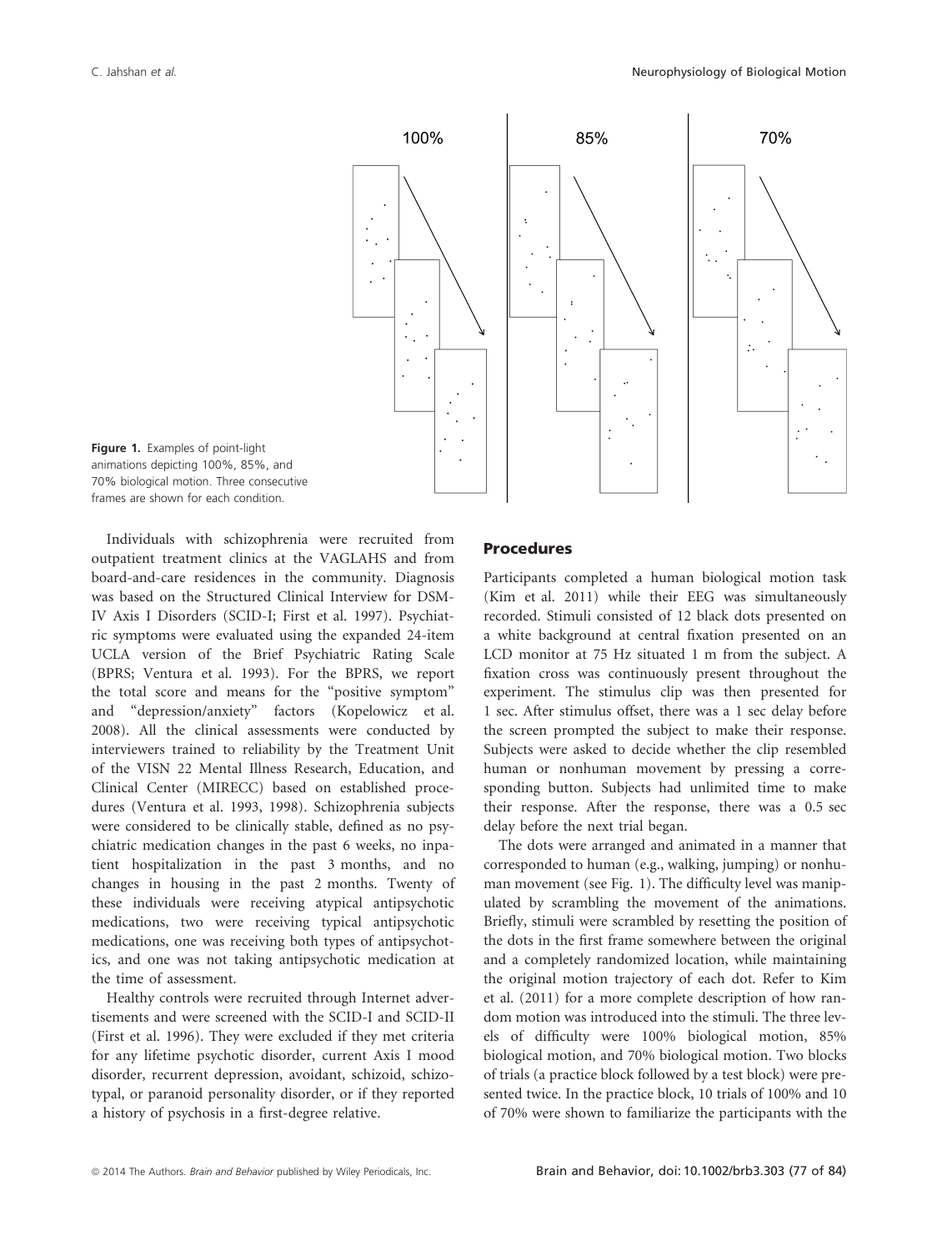task. The test block consisted of 40 trials for each type of trial (100%, 85%, 70%), for a total of 120 trials per block (240 total trials for session). The proportion of trials classified as human movement by level of difficulty was the primary dependent behavioral measure.

#### EEG recording and analysis

Electroencephalography (EEG) recordings were acquired with a 64-channel BioSemi ActiveTwo amplifier (Biosemi B. V., Amsterdam, the Netherlands). Additional electrodes were placed above and below the left eye and at the outer canthi of both eyes to monitor blinks and eye movements. Each active electrode was measured online with respect to a common mode sense electrode during data collection, forming a monopolar channel. Data were sampled at 1024 Hz with a bandpass of 0–100 Hz and were re-referenced offline to the averaged mastoid reference.

Event-related potential data processing was performed using BrainVision Analyzer 2 (Brain Products, Gilching, Germany). A high-pass filter at 0.1 Hz (zero phase shift, 12 dB/octave rolloff) was applied to the raw data. Based on visual inspection, bad electrodes were removed from the recording and a spherical spline interpolation was used to recreate the electrode (Perrin et al. 1989; Picton et al. 2000). Eyeblinks were removed from the data using a regression-based algorithm (Gratton et al. 1983). Data were low-pass filtered at 30 Hz (zero phase shift, 24 dB/ octave rolloff), epoched at  $-100$  to 700 msec relative to stimulus onset, and baseline corrected to the average of the prestimulus interval. Epochs that contained activity exceeding  $\pm 75 \mu V$  at any electrode were automatically rejected. All trials (collapsed across those identified either as human or nonhuman) were included in the analysis. The mean (SD) number of accepted trials was 83% (11.7) for controls and 83% (14.8) for schizophrenia subjects.

Electrodes and time windows were defined based on our review of prior studies of biological motion (Krakowski et al. 2011; White et al. 2014) as well as visual inspection of our topographical maps. The first positive peak (P1) was measured as the mean activity at P5, P7, PO7 (left hemisphere) and P6, P8, PO8 (right hemisphere) in the 130–150 msec latency range. The first negative peak (N1) was measured between 190 to 210 msec at P7, PO7, O1 (left hemisphere) and P8, PO8, O2 (right hemisphere). The LPP was measured as the mean activity between 400 to 700 msec at pooled centro-parietal electrodes (Cz, CPz, Pz, C1, C2, CP1, CP2, P1, P2).

#### Statistical analyses

Independent samples t-tests and chi-square tests were used to assess group differences for continuous and categorical demographic variables, respectively. For the behavioral data we conducted a  $3 \times 2$  repeated measures analysis of variance (rmANOVA) with condition as the within-subject factor and group as the between-subject factor. For the ERP data, two separate rmANOVAs with condition and hemisphere as within-subject factors and group as a between-subject factor were conducted to assess group differences separately in P1 and N1. A rmA-NOVA with condition and group as factors was performed for LPP. Greenhouse-Geisser corrections  $(\varepsilon)$  were used in the rmANOVAs that contained more than one degree of freedom to correct for nonsphericity. We report the uncorrected degrees of freedom, the corrected P-value, and the correction factor e. Follow-up Bonferonni-corrected t-tests were used to examine significant main effects or interactions. Relationships between the ERPs and behavioral performance were investigated using Pearson correlations within each group. An alpha level of  $P = 0.05$  was used for all analyses.

#### Results

#### Demographic and clinical characteristics

Demographic and symptom ratings can be seen in Table 1. The groups were matched on age, gender distribution, and race. Individuals with schizophrenia had significantly fewer years of education than controls,  $t(40) = 3.79$ ,  $P = 0.001$ . Although the groups did not significantly differ on parental education ( $P = 0.06$ ), schizophrenia subjects had fewer years of parental education than controls. They also had relatively mild levels of symptoms.

#### Behavioral performance

The dependent variable for this analysis was the percentage of trials identified as biological motion. The ANOVA

Table 1. Demographic and clinical characteristics.

|                                      | Healthy controls<br>$(N = 18)$ | Schizophrenia<br>subjects $(N = 24)$ |
|--------------------------------------|--------------------------------|--------------------------------------|
| Age (Mean/SD)                        | 45.2(6.9)                      | 46.9 (10.7)                          |
| Gender (% male)                      | 72                             | 79                                   |
| Personal education<br>$(Mean/SD)$ ** | 14.9(1.3)                      | 13.0(1.8)                            |
| Parental education (Mean/SD)         | 13.9(2.6)                      | 11.7(3.9)                            |
| BPRS total (Mean/SD)                 |                                | 35.4(9.1)                            |
| BPRS positive symptom<br>(Mean/SD)   |                                | 11.4(5.2)                            |
| BPRS depression/anxiety<br>(Mean/SD) |                                | 6.3(2.6)                             |

BPRS, Expanded Brief Psychiatric Rating Scale; \*\*P < 0.001.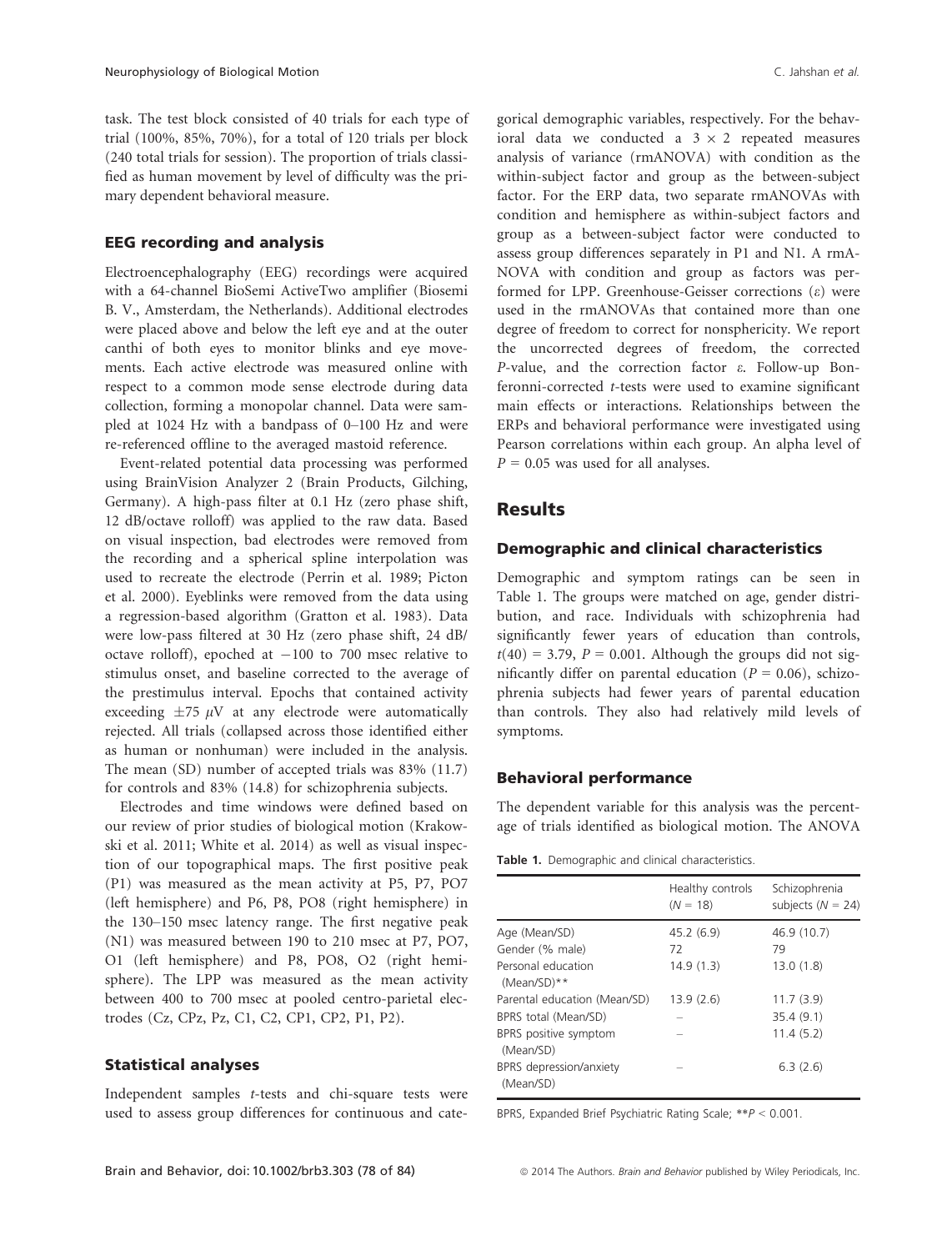revealed a significant main effect of condition, F(2, 80) = 547.03,  $P < 0.001$ ,  $\varepsilon = 0.88$ , and a significant condition  $\times$  group interaction,  $F(2, 80) = 5.62$ ,  $P = 0.007$ ,  $\varepsilon$  = 0.88. There was no significant main effect of group. Performance was significantly different among all three conditions (all  $P's < 0.001$ ), with performance best at 100% and worse at 70%, with 85% in between. The interaction was due to schizophrenia subjects identifying significantly fewer trials as human movement than controls in the 100% and 85% conditions ( $P's \le 0.05$ ) but not in the 70% condition, in which both groups performed comparably (see Table 2).

We also conducted a d-prime analysis of the behavioral data as a measure of separation between conditions (rather than as a measure of accuracy), comparing the 100% and 85% conditions each to the 70% condition. The schizophrenia group had significantly smaller dprime values relative to the control group for the 100% condition, 2.26 (0.71) versus 2.71 (0.44),  $t(40) = 2.38$ ,  $P = 0.02$  and the 85% condition, 1.43 (0.47) versus 1.89  $(0.40)$ ,  $t(40) = 3.34$ ,  $P = 0.002$ .

#### ERP results

Topographical maps of P1, N1, and LPP activity for each group and condition are shown in Figures 2–4, respectively. Group means by condition for each ERP component are shown in Table 2. For the P1, there was a significant main effect of group,  $F(1, 40) = 4.24$ ,  $P = 0.046$ , main effect of hemisphere,  $F(1, 80) = 7.26$ ,  $P = 0.01$ , and condition  $\times$  hemisphere interaction,  $F(2, \cdot)$ 80) = 20.35,  $P < 0.001$ ,  $\varepsilon = 0.97$ . Controls had a significantly larger P1 compared to schizophrenia subjects, 2.39 (2.56)  $\mu$ V versus 0.95 (1.97)  $\mu$ V, respectively. P1 was significantly larger in the right compared to left hemisphere,

Table 2. Group means by condition for behavioral performance and event-related potentials.

|                               | 100%                                | 85%           | 70%           |
|-------------------------------|-------------------------------------|---------------|---------------|
| Healthy controls ( $N = 18$ ) |                                     |               |               |
| Behavior**                    | 86% (8%)                            | 61% (17%)     | 8% (10%)      |
| P1                            | 2.33(2.21)                          | 2.49(2.51)    | 2.33(2.36)    |
| N <sub>1</sub>                | $-2.63(3.04)$                       | $-2.38(2.87)$ | $-3.81(3.42)$ |
| $IPP*$                        | 4.87(3.97)                          | 3.71(3.55)    | 2.95(2.92)    |
|                               | Schizophrenia subjects ( $N = 24$ ) |               |               |
| Behavior**                    | 78% (13%)                           | 50% (16%)     | 11% (14%)     |
| P1                            | 0.66(2.21)                          | 0.98(2.51)    | 1.20(2.36)    |
| N <sub>1</sub>                | $-1.54(3.05)$                       | $-1.29(2.87)$ | $-1.83(3.42)$ |
| LPP                           | 4.67(3.97)                          | 4.39 (3.80)   | 4.43(3.57)    |

LPP, late positive potential; Significant differences at  $P < 0.05$  (\*) and  $P < 0.001$  (\*\*) among conditions; Behavior = percent of trials identified as biological motion.

2.04 (2.44)  $\mu$ V versus 1.30 (2.54)  $\mu$ V, respectively. The interaction was due to P1 being significantly larger in the right compared to the left hemisphere for the 70% condition only ( $P \leq 0.001$ ).

For the N1, there was a significant main effect of condition,  $F(2, 80) = 7.88$ ,  $P = 0.001$ ,  $\varepsilon = 0.96$ , main effect of hemisphere,  $F(1, 80) = 4.97$ ,  $P = 0.03$ , and condition  $\times$  hemisphere interaction,  $F(2, 80) = 26.11$ ,  $P < 0.001$ ,  $\varepsilon = 0.86$ . The main effect of group was not significant. N1 was significantly larger in the 70% condition  $(-2.82 \ (3.45) \ \mu V)$  compared to the 100%  $(-2.09$ (3.08)  $\mu$ V,  $P < 0.05$ ) and 85% conditions (-1.84) (2.90)  $\mu$ V,  $P < 0.001$ ). N1 was significantly larger in the left compared to the right hemisphere,  $-2.64$  (3.58)  $\mu$ V versus  $-1.86$  (2.78)  $\mu$ V, respectively. The interaction was due to N1 being significantly larger in the left compared to the right hemisphere for the 100%  $(P = 0.001)$  and 85% ( $P = 0.005$ ) conditions only. Figure 5 shows grand average P1/N1 waveforms for each group and condition.

For the LPP, there was a significant main effect of condition,  $F(2, 80) = 6.99$ ,  $P = 0.002$ ,  $\varepsilon = 0.92$ , and condition  $\times$  group interaction,  $F(2, 80) = 4.09$ ,  $P = 0.02$ ,  $\varepsilon$  = 0.92. The LPP was larger in the 100% condition (4.77) (4.01)  $\mu$ V) compared to the 85% (4.05 (3.73)  $\mu$ V,  $P < 0.05$ ) and 70% conditions (3.69 (3.35)  $\mu$ V,  $P < 0.01$ ). The interaction was due to controls having a significantly larger response in the 100% condition compared to the 85% ( $P = 0.01$ ) and 70% conditions ( $P = 0.001$ ); there were no significant differences among conditions in the schizophrenia group. Figure 6 shows grand average LPP waveforms for each group and condition.

#### Correlations between ERPs and behavioral performance

There were significant correlations in both groups between behavioral performance and LPP, but not P1 or N1. Within the patient group, in the 100% condition better performance correlated with a larger LPP response  $(r = 0.43, P = 0.04)$ . Within the control group, in the 70% condition poorer performance correlated with a larger LPP response ( $r = -0.59$ ,  $P = 0.01$ ).

#### **Discussion**

This is the first study to our knowledge to examine the time course of biological motion processing in individuals with schizophrenia compared to healthy controls. At the behavioral level, schizophrenia subjects identified fewer trials as human movement than controls in the 100% biological motion condition, but performed comparably in the 70% condition. At the neural level, we found significant group differences for the P1, reflecting a deficit at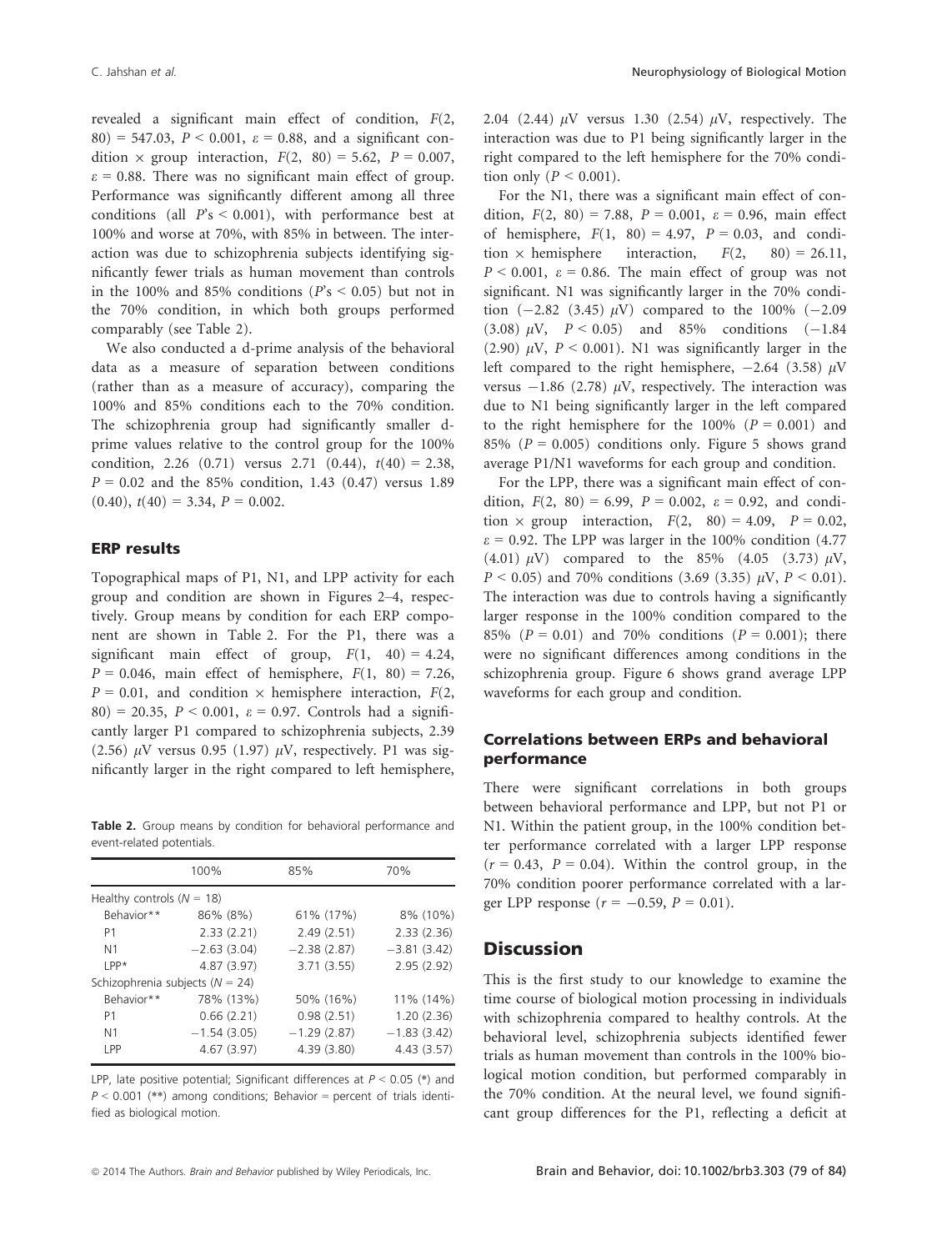





Figure 3. Topographical maps of N1 activity in the 190–210 msec range for each group and condition. Note that the scale is different for the two groups.

the earliest stage of visual processing. However, P1 amplitude reduction in schizophrenia subjects was not sensitive to biological motion perception, as there were no differential effects in the coherent biological motion condition versus the noncoherent conditions. At the second stage, there were no group differences in N1 amplitude but there was a condition main effect: Both groups had the largest N1 in the 70% condition. The most striking group differences were observed at the latest stage of processing

over the centro-parietal region. While controls showed a larger LPP amplitude in the coherent biological motion condition relative to the noncoherent conditions, the schizophrenia group' LPP was not modulated by coherent versus noncoherent biological motion stimuli. Moreover, the ability of schizophrenia individuals to correctly identify coherent biological motion as human movement was correlated with the magnitude of their LPP response, but not with the earlier components. However, this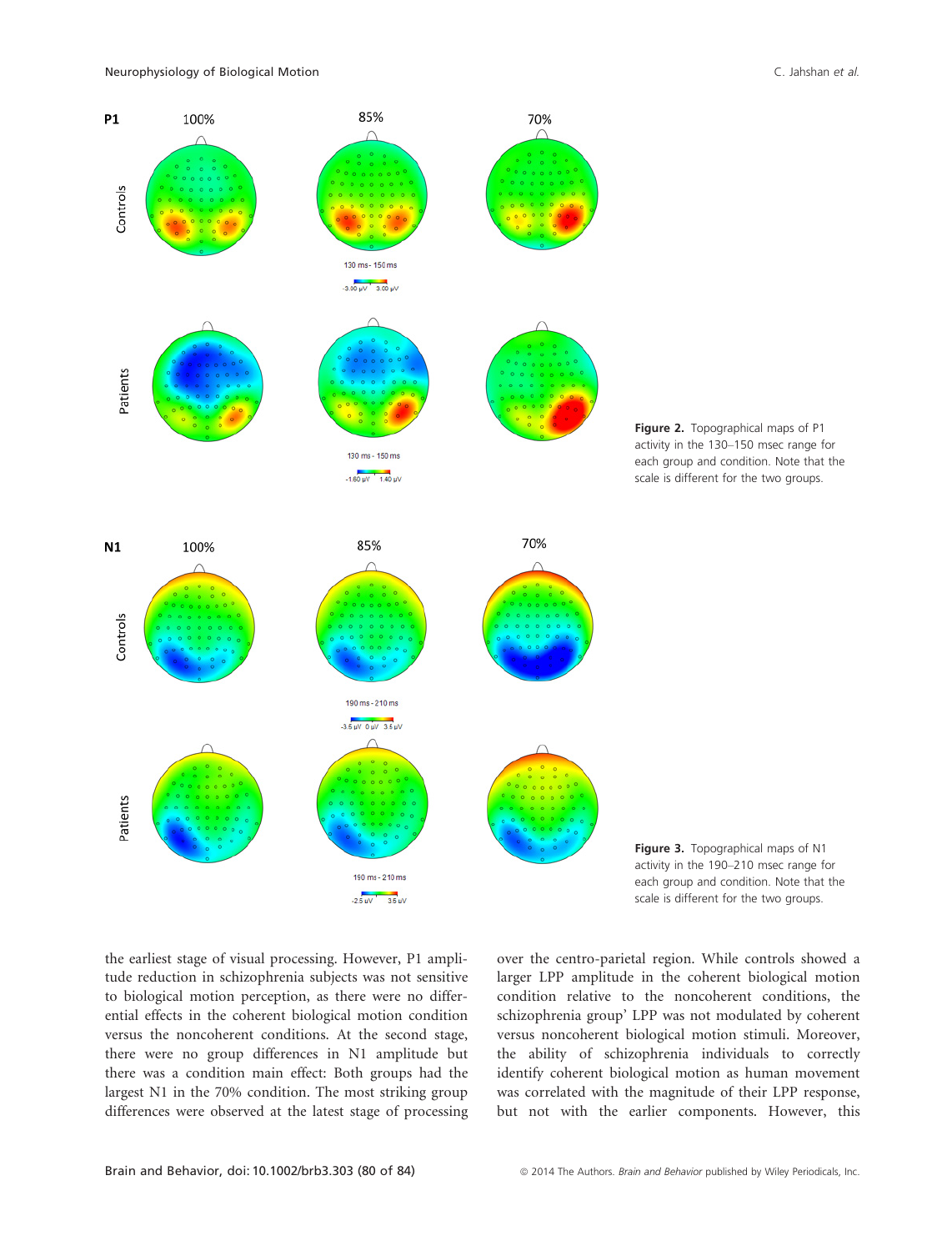





Figure 5. Grand average P1/N1 eventrelated potentials in response to 100% (black line), 85% (red line), and 70% (blue line) biological motion for controls (upper panel) and schizophrenia individuals (lower panel). The waveforms are shown at pooled electrodes P6, P8, PO8, and O2 over the right hemisphere and P5, P7, PO7, and O1 over the left hemisphere.

correlation should be interpreted with caution given that it would not survive correction for multiple tests.

Our pattern of results suggests that the processing of biological motion begins in the latency range of the N1 component which peaks approximately 200 msec following stimulus onset. Our healthy control sample did not show a difference in P1 when processing coherent versus noncoherent biological motion stimuli, which is consistent with one prior study (Kroger et al. 2014) but inconsistent with two others (Krakowski et al. 2011; Buzzell et al. 2013). The larger N1 effect in the 70% condition across groups went in the opposite direction to some previous studies (Hirai et al. 2003, 2009; Jokisch et al. 2005) that showed greater negativity in response to biological than nonbiological motion stimuli. However, these studies employed paradigms that differed from ours in terms of stimulus characteristics and task demands (e.g., passive viewing or identification of a static display). Our N1 finding is similar to a more recent study (White et al. 2014) that showed larger N1 to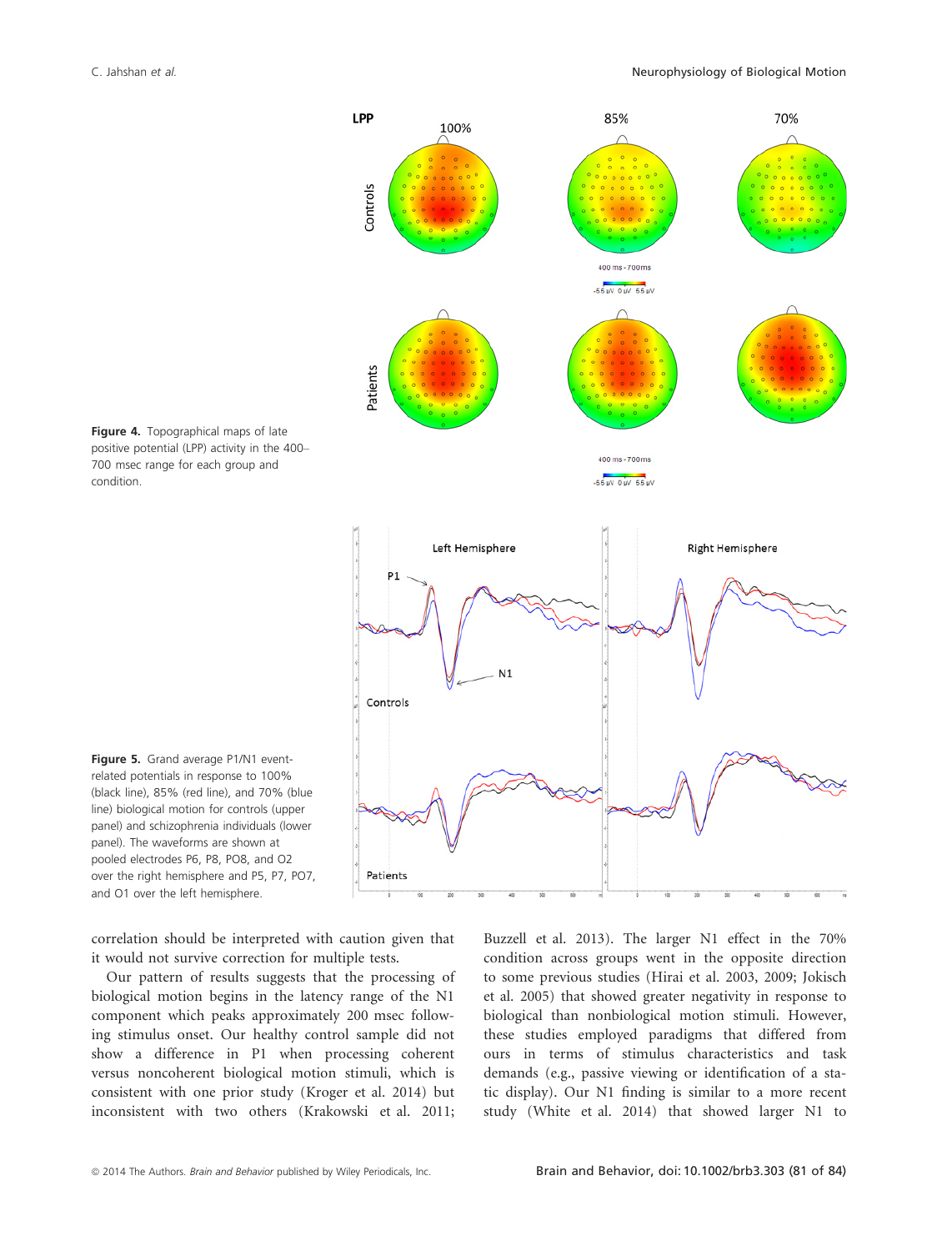

Figure 6. Grand average late positive potential (LPP) waveforms at pooled electrodes Cz, CPz, Pz, C1, C2, CP1, CP2, P1, P2 for controls (upper panel) and schizophrenia individuals (lower panel). Black indicates 100% biological motion. Red and blue indicate 85% and 70% biological motion, respectively.

scrambled stimuli than to upright human forms in healthy subjects. In fact, N1 has been shown to be larger during more visually demanding tasks (Luck et al. 1990; Hillyard and Anllo-Vento 1998), which may explain the N1 finding in the current study: Amplification of N1 in the 70% or most difficult condition may reflect the need to allocate more attentional effort to determine whether the stimuli moving noncoherently resembled human movement.

As for the LPP, which is thought to index human action recognition and more elaborate processing of biological motion (Hajcak et al. 2010), the data do not show a differential LPP response between biological and nonbiological motion stimuli in people with schizophrenia. This finding suggests that a disturbance in the recognition of particular human actions and/or their meaning may underlie the schizophrenia subjects' poor behavioral performance. Although the schizophrenia subjects' LPP response was similar in magnitude to that of controls in the 100% condition, it did not decrease with less salient biological information, resulting in greater amplitudes than controls in the 85% and 70% conditions.

The controls' higher LPP amplitude in the 100% condition relative to the other conditions is consistent with the LPP reflecting processes of action recognition. Schizophrenia individuals, however, seem to be processing all stimuli the same. Interestingly, a similar pattern of results using fMRI has been observed in schizophrenia individuals in the STSp (Kim et al. 2011), a brain region known to be involved in the perception of biological motion and registration of socially relevant sensory information (Grossman et al. 2000). These subjects had a strong, undifferentiated STSp activation to both biological and scrambled motion. The authors argued that individuals with schizophrenia tend to identify biological motion in stimuli where it is not actually present, which may lead them to misinterpret the actions of others. The overall high LPP amplitudes in people with schizophrenia in the current study, combined with similar findings previously reported in the STSp, suggest that high levels of LPP activity may be triggered by stimuli possibly containing biological motion, but schizophrenia individuals are poor at accurately sorting biological from nonbiological patterns, leading to higher error rates.

The study has a few limitations. First, our groups were not matched on personal or parental education. However, these variables were largely uncorrelated with our behavioral and ERP measures, except for one significant association between parental education and P1 in the healthy control group. Second, our sample consisted of older chronic schizophrenia subjects who were receiving antipsychotic medications at the time of testing, which raises the question of whether our results generalize to a younger, recent-onset, or unmedicated sample. Third, one limitation of our biological motion task is that there is no right or wrong answer in the 85% and 70% conditions. Accuracy can only be determined in the 100% condition, which had a very small number of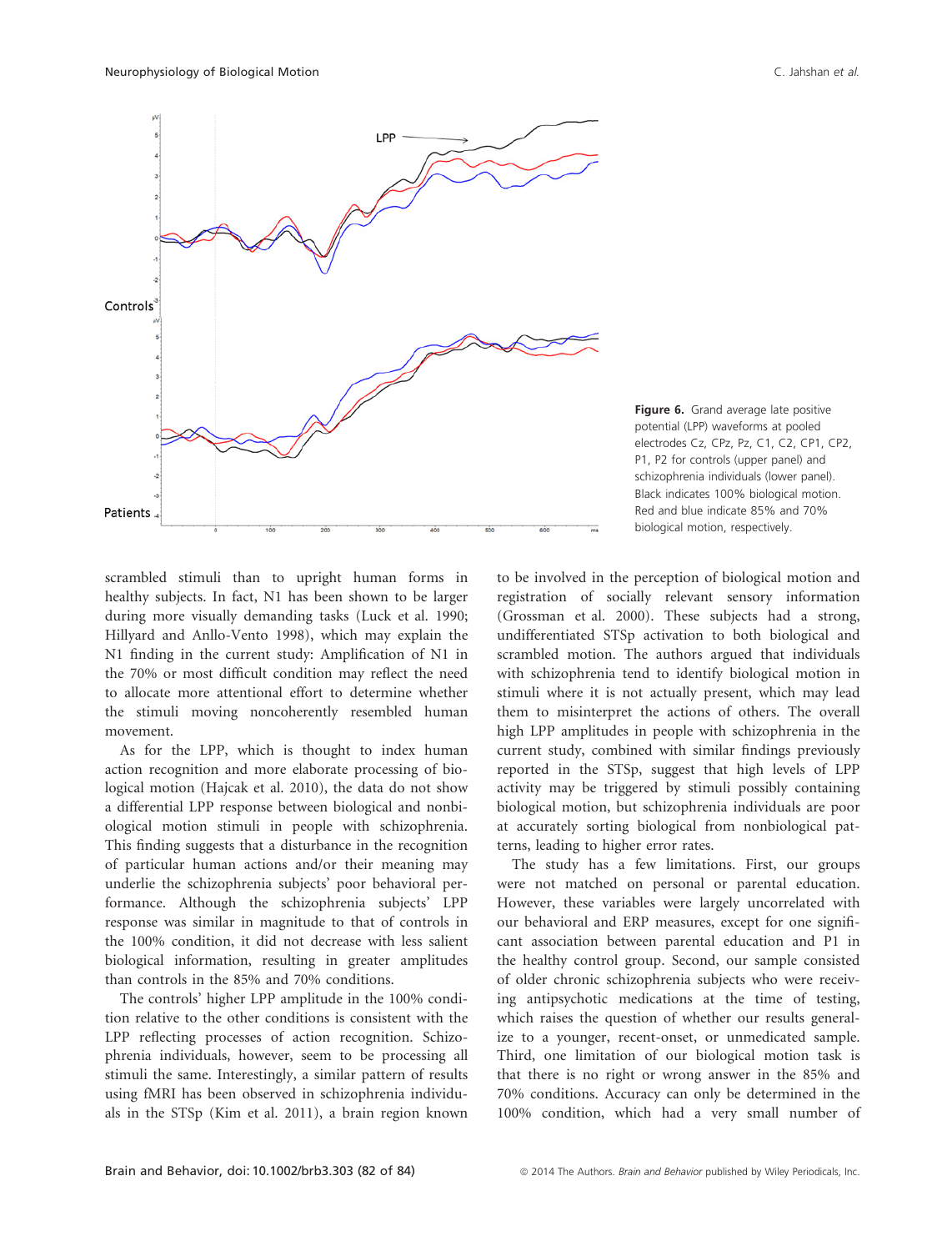incorrect trials for both groups. For this reason, we included all trials in the ERP analysis whether they were classified as human or nonhuman. Finally, we were unable to find a consistent use of any specific reference electrode in the biological motion literature. ERP studies of biological motion have used different references, including average (Hirai et al. 2003, 2005; Kroger et al. 2014), nose (Jokisch et al. 2005; Hirai et al. 2009), Cz (White et al. 2014) and FPz (Krakowski et al. 2011). In the current study, we used the mastoids as reference because it was the approach we have used previously with schizophrenia subjects.

In summary, our results suggest that people with schizophrenia do not perceive biological motion as well as healthy controls. The impairment does not seem to be explained by a disruption at the initial neural stages of biological motion processing (P1 and N1). It is at a later, higher level of processing (LPP) that individuals with schizophrenia fail to modulate their neurophysiological response, which suggests a dysfunction in the recognition of human form in biological motion versus nonbiological motion stimuli.

### Acknowledgments

Funding for this study was provided by grants from the Department of Veterans Affairs Desert Pacific Mental Illness Research, Education and Clinical Center (MIRECC), and the National Institute of Mental Health (MH065707 to MFG). The MIRECC and National Institutes of Health had no role in study design; in the collection, analysis, and interpretation of data; in the writing of the report; and in the decision to submit the paper for publication. The authors thank C. Gibson, C. Tripp, K. Weiner, M. McGee, and A. Bender for their assistance with recruitment and testing. The authors also thank Jejoong Kim, Ph.D. for providing the biological motion task.

# Conflict of Interest

All authors declare that they have no conflicts of interest arising from this manuscript.

#### References

- Baccus, W., O. Mozgova, and J. C. Thompson. 2009. Early integration of form and motion in the neural response to biological motion. NeuroReport 20:1334–1338.
- Bonda, E., M. Petrides, D. Ostry, and A. Evans. 1996. Specific involvement of human parietal systems and the amygdala in the perception of biological motion. J. Neurosci. 16:3737–3744.
- Buzzell, G., L. Chubb, A. S. Safford, J. C. Thompson, and C. G. McDonald. 2013. Speed of human biological form and motion processing. PLoS ONE 8:e69396.
- Couture, S. M., D. L. Penn, and D. L. Roberts. 2006. The functional significance of social cognition in schizophrenia: a review. Schizophr. Bull. 32(Suppl 1):S44–S63.
- First, M. B., M. Gibbon, R. L. Spitzer, J. B. W. Williams, and L. Benjamin. 1996. Structured clinical interview for DSM-IV Axis II personality disorders. New York State Psychiatric Institute, New York, NY.
- First, M. B., R. L. Spitzer, M. Gibbon, and J. B. W. Williams. 1997. Structured clinical interview for DSM-IV Axis I disorders – patient edition. New York State Psychiatric Institute, New York, NY.
- Gratton, G., M. G. Coles, and E. Donchin. 1983. A new method for off-line removal of ocular artifact. Electroencephalogr. Clin. Neurophysiol. 55:468–484.
- Grossman, E. D., and R. Blake. 2002. Brain areas active during visual perception of biological motion. Neuron 35:1167– 1175.
- Grossman, E., M. Donnelly, R. Price, D. Pickens, V. Morgan, G. Neighbor, et al. 2000. Brain areas involved in perception of biological motion. J. Cogn. Neurosci. 12:711–720.
- Hajcak, G., A. MacNamara, and D. M. Olvet. 2010. Event-related potentials, emotion, and emotion regulation: an integrative review. Dev. Neuropsychol. 35:129–155.
- Hillyard, S. A., and L. Anllo-Vento. 1998. Event-related brain potentials in the study of visual selective attention. Proc. Natl Acad. Sci. USA 95:781–787.
- Hirai, M., H. Fukushima, and K. Hiraki. 2003. An event-related potentials study of biological motion perception in humans. Neurosci. Lett. 344:41–44.
- Hirai, M., A. Senju, H. Fukushima, and K. Hiraki. 2005. Active processing of biological motion perception: an ERP study. Brain Res. Cogn. Brain Res. 23:387–396.
- Hirai, M., S. Watanabe, Y. Honda, and R. Kakigi. 2009. Developmental changes in point-light walker processing during childhood and adolescence: an event-related potential study. Neuroscience 161:311–325.
- Johansson, G. 1973. Visual perception of biological motion and a model of its analysis. Percept. Psychophys. 14:202–211.
- Jokisch, D., I. Daum, B. Suchan, and N. F. Troje. 2005. Structural encoding and recognition of biological motion: evidence from event-related potentials and source analysis. Behav. Brain Res. 157:195–204.
- Kim, J., M. L. Doop, R. Blake, and S. Park. 2005. Impaired visual recognition of biological motion in schizophrenia. Schizophr. Res. 77:299–307.
- Kim, J., S. Park, and R. Blake. 2011. Perception of biological motion in schizophrenia and healthy individuals: a behavioral and FMRI study. PLoS ONE 6:e19971.
- Kim, J., D. Norton, R. McBain, D. Ongur, and Y. Chen. 2013. Deficient biological motion perception in schizophrenia: results from a motion noise paradigm. Front. Psychol. 4:391.
- Kopelowicz, A., J. Ventura, R. P. Liberman, and J. Mintz. 2008. Consistency of Brief Psychiatric Rating Scale factor